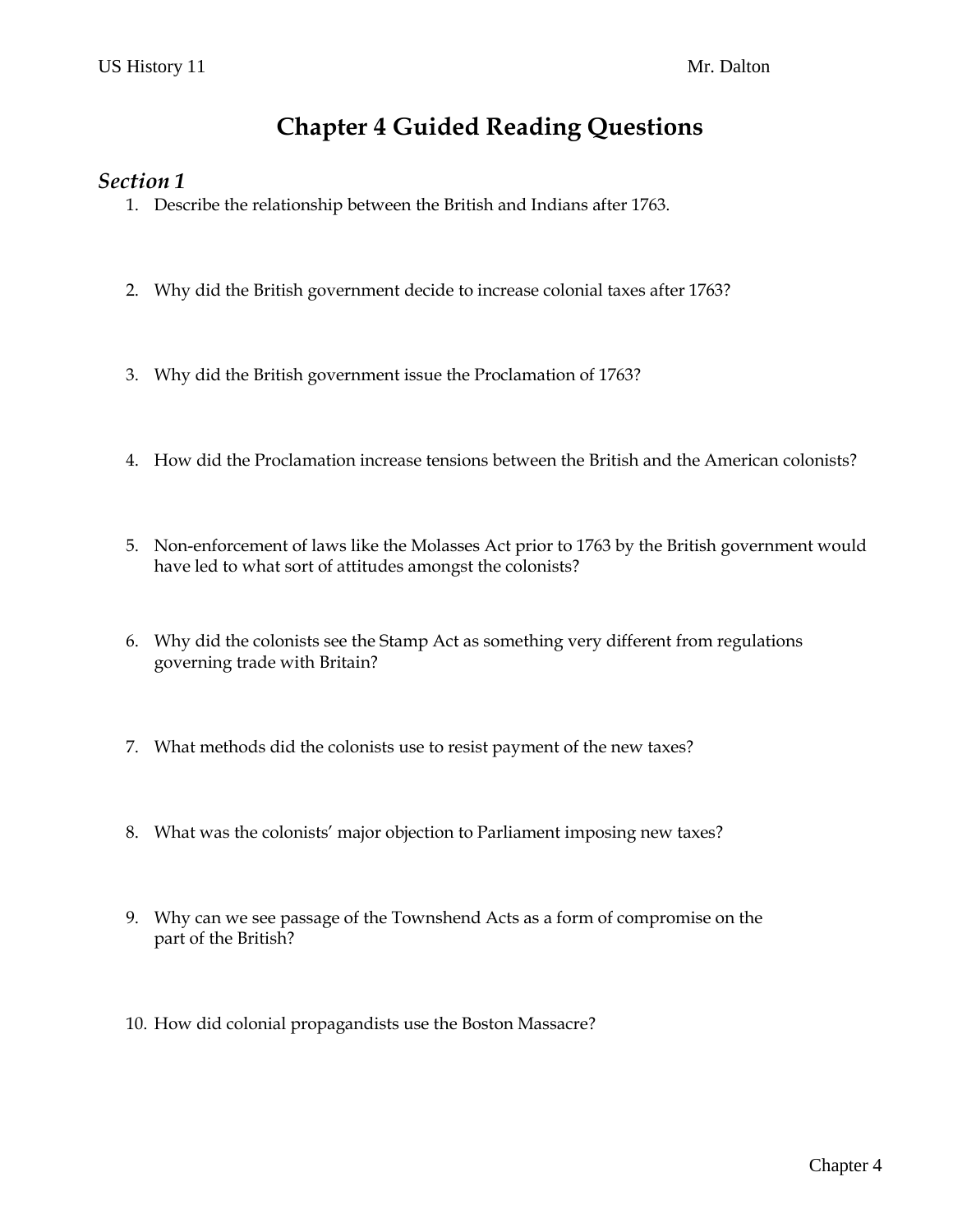- 11. What was the colonial objection to Lord North's tea policy?
- 12. What was the British reaction to the Boston Tea Party?
- 13. What was Parliament trying accomplish with the Coercive Acts?
- 14. What provisions [points] within the Quebec Act were particularly hated/feared by the colonists?

#### *Section 2*

- 1. What was the purpose of the First Continental Congress, called in 1774?
- 2. What factors led to the battles of Lexington and Concord?
- 3. How did the Second Continental Congress differ from the First?
- 4. What was the significance in the Battle of Bunker Hill for the Americans?
- 5. What was Thomas Paine's goal in "Common Sense?"
- 6. What was odd about absolutist France helping a democratic revolution in the New World?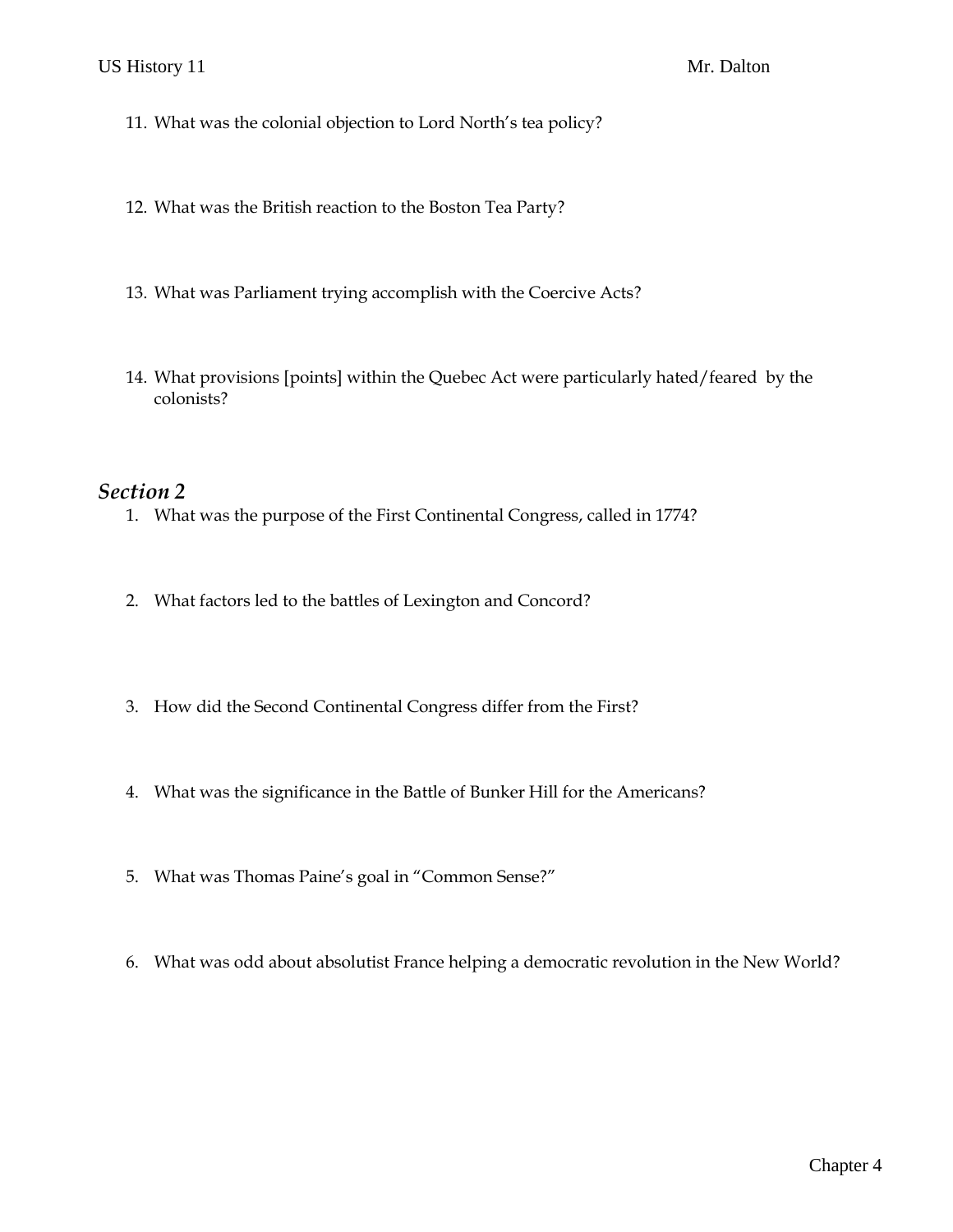7. Where can we find European roots for Jefferson's belief that the role of government is to protect god-given rights and that government draws its authority from the "consent of the governed?" (Think back to Global 10, and give me the name of the era and the person responsible for the idea.)

### *Section 3*

- 1. What is a militia, and why did the Americans have to use them?
- 2. What problems might there be with the use of a militia?
- 3. Why is the Battle of Saratoga considered to be a turning point in history?
- 4. What battle ended the American war for independence?
- 5. What were the major provisions of the Treaty of Paris (1783)?
- 6. List four factors contributing to a British defeat in the Revolutionary War.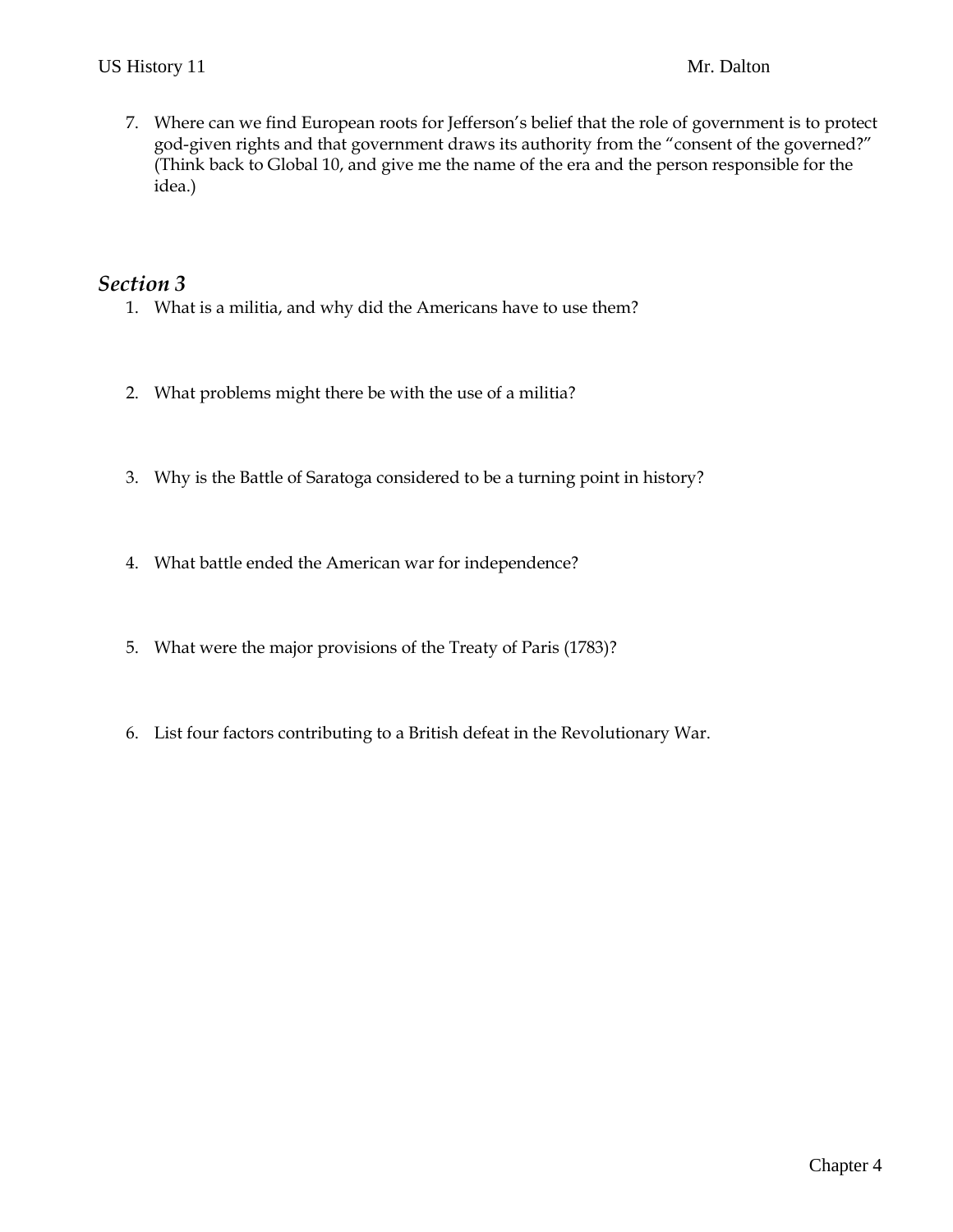# **Chapter 4 Vocabulary**

### *Section 1*

Proclamation of 1763

Stamp Act (1765)

mercantilism

\*\*salutary neglect

Sons of Liberty

Townshend Act

"No taxation without representation."

Sam Adams

Boston Massacre

George III

Boston Tea Party

Coercive Acts

Intolerable Acts

Quebec Act

### *Section 2*

1st Continental Congress

Lexington & Concord